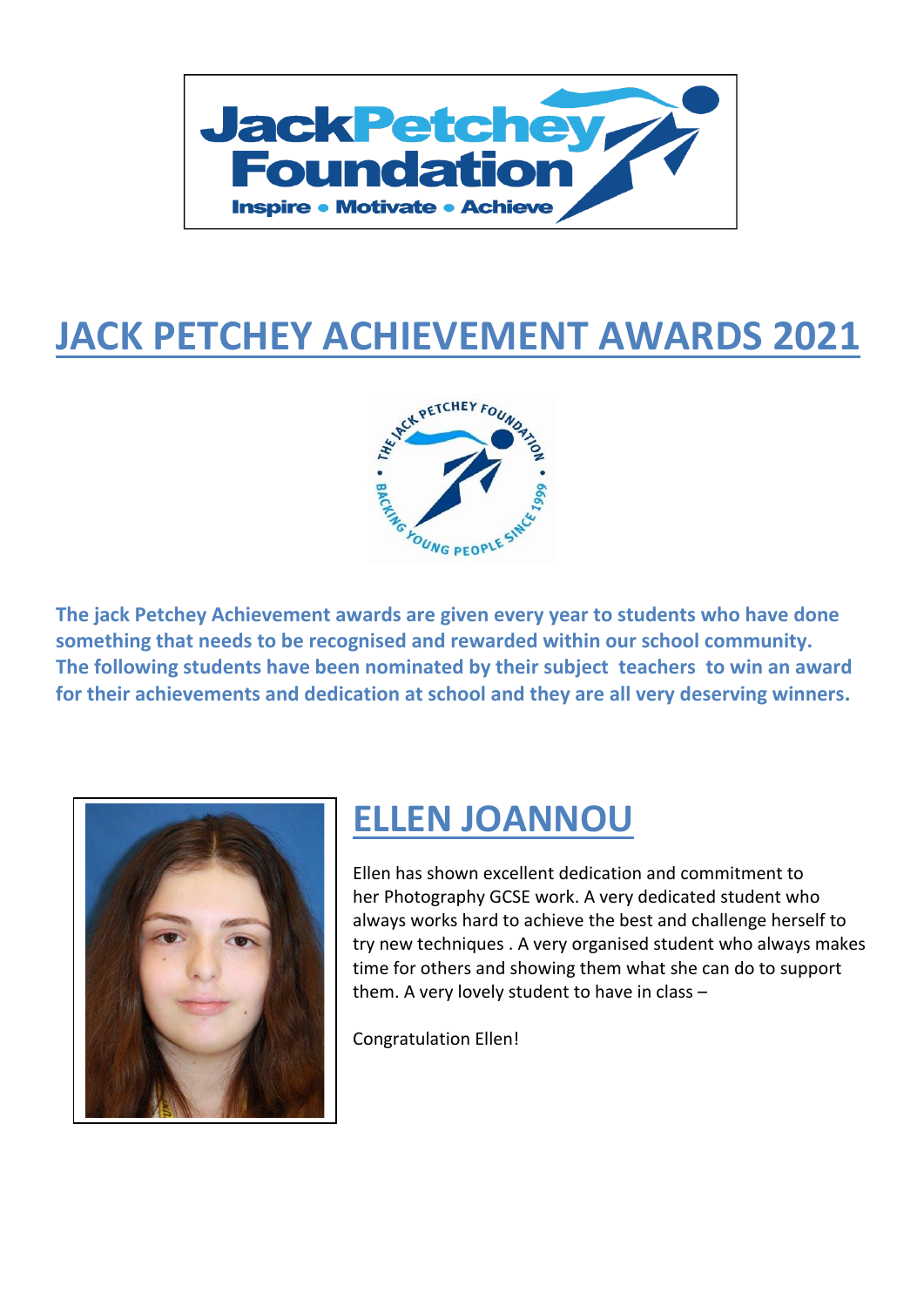

## **VARISH PERSAUD**

Nominated For his outstanding effort and dedication in English both in school and during lockdown. His work is always exceptionally thorough and perceptive. He is also an extremely polite and thoughtful student!

Congratulations Varish!



## **AMY PANGALOS**

Excellent contribution in Science. Amy always asks innovative questions, much above her age level, showing the extra research she has been doing at home. She is extremely gifted in the subject, which is clear from her passion in lessons. Not only does she go above and beyond expectations every lesson, she also helps her fellow peers who may be struggling with some of the work. I predict a bright future for Amy in whatever subjects she decides to pursue.

Congratulations Amy!



# **SEVDA MLADENOVA**

Sevda's quality of work for each of her art projects have been outstanding. Her artwork looks like the work of an Art Foundation student. Her work ethic and talent deserve to be recognised. A very organised and enjoyable student to have in class.

Congratulation Sevda!